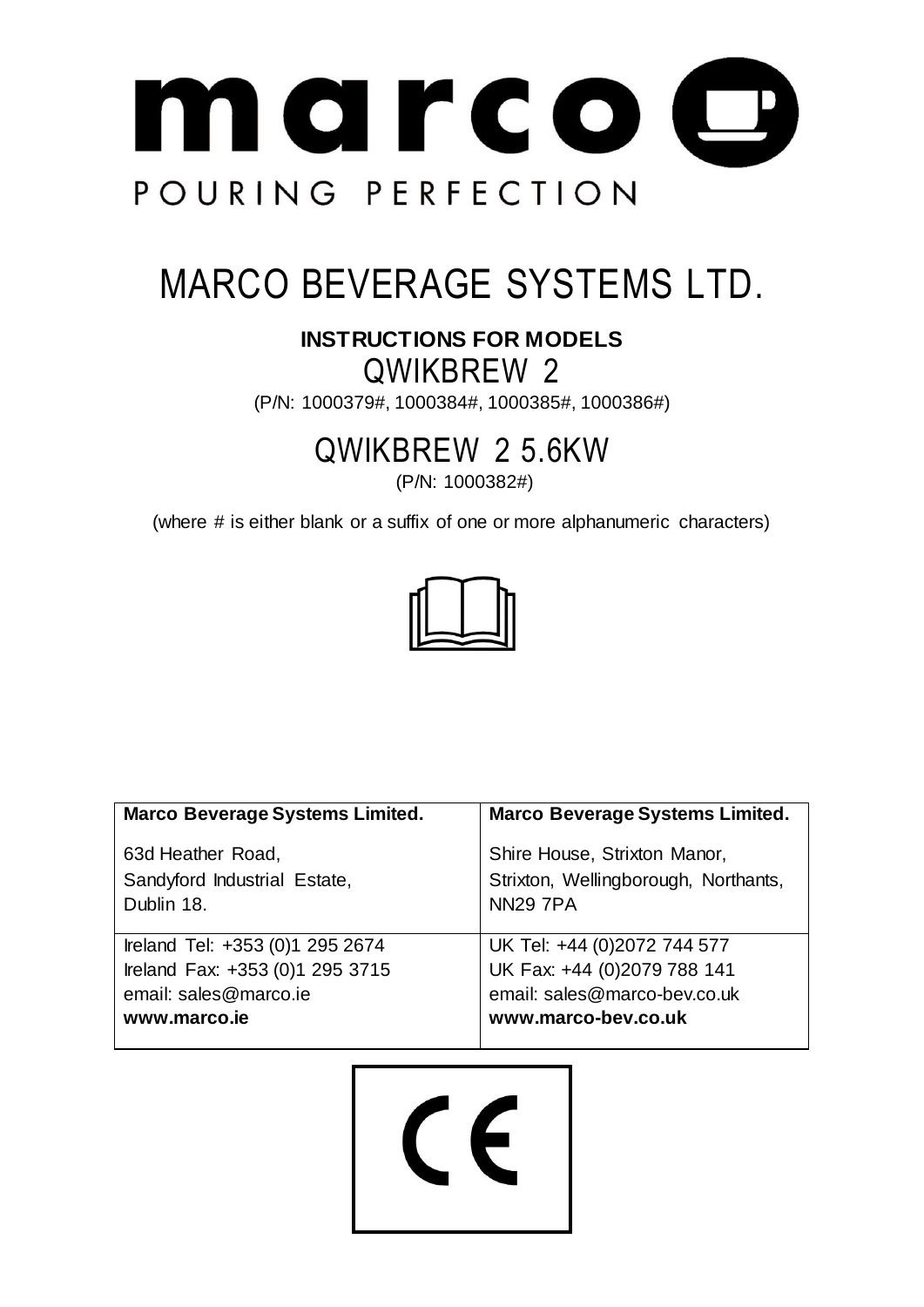# WARNINGS

#### **Warning.** Live electrical voltages are present behind the cover(s) marked with this symbol.

- Covers shall only be removed by authorised personnel only. The appliance must be fully disconnected from mains (the switch on the front panel is a standby switch and does not switch mains voltage)
- Installation should only be carried out by a competent service engineer.
- This appliance must be placed/installed on a horizontal flat stable surface.
- This appliance is not suitable for outdoor use.
- The ambient temperatures this unit should operate within are 5ºC 35ºC.
- This appliance should not be installed in a tightly enclosed area (such as a cupboard). Air should be able to freely circulate around it.
- This appliance dispenses hot water at near boiling point and is a potential scald/burn hazard.
- Beware of accidentally operating the water draw off tap especially when cleaning the front of the brewer.
- Steam & hot water may discharge from the vent outlet at the bottom from of the machine.
- The vent outlet at the bottom of the machine is intended to drain condensate into the supplied driptray. This vent must not be plugged, plumbed or obstructed in any way.
- This appliance is not intended for use by persons (including children) with reduced physical, sensory or mental capabilities, or lack of experience and knowledge, unless they have been given supervision or instruction concerning use of the appliance by a person responsible for their safety.
- Children should be supervised to ensure that they do not play with the appliance.
- This appliance may be placed in self-service areas if attended to by trained personnel.
- The electrical power supply must be connected in accordance with the applicable regulations of the country of installation.
- The appliance must be fully disconnected from mains power before removing any panels or during general servicing; the button on the front is standby only and does not switch mains power on/off. (i.e. you must unplug fully at the power socket).
- If the supply cord is damaged, it must be replaced by the manufacturer, its service agent or similarly qualified persons in order to avoid a hazard.
- Check your National water supply authorities for any specific requirements.
- Check your National health/kitchen authorities for any specific requirements.
- The new water inlet hose-set (if) supplied with the appliance is to be used.
- Any old water inlet hose-set(s) should not be reused.
- Risk of flooding. A hose is not a permanent connection. It is, therefore, advisable to switch off brewer and close the stopcock valve when brewer is not in use, e.g. overnight, weekends etc.
- The utmost care has been taken in the manufacture and testing of this appliance. Failure to install, maintain and/or operate this brewer according to the manufacturer's instructions may result in conditions that can cause injury or damage to property. If in any doubt about the serviceability of the brewer always contact the manufacturer or your own supplier for advice.
- The default temperature set point of this machine is approx 94°C using this machine at high altitudes could result in boiling and excess steam, with little water being able to be dispensed. Contact the manufacturer in this case.
- Before any attempt is made to move or service the brewer ensure it is unplugged, and drained via the tap and allowed to full cool fully.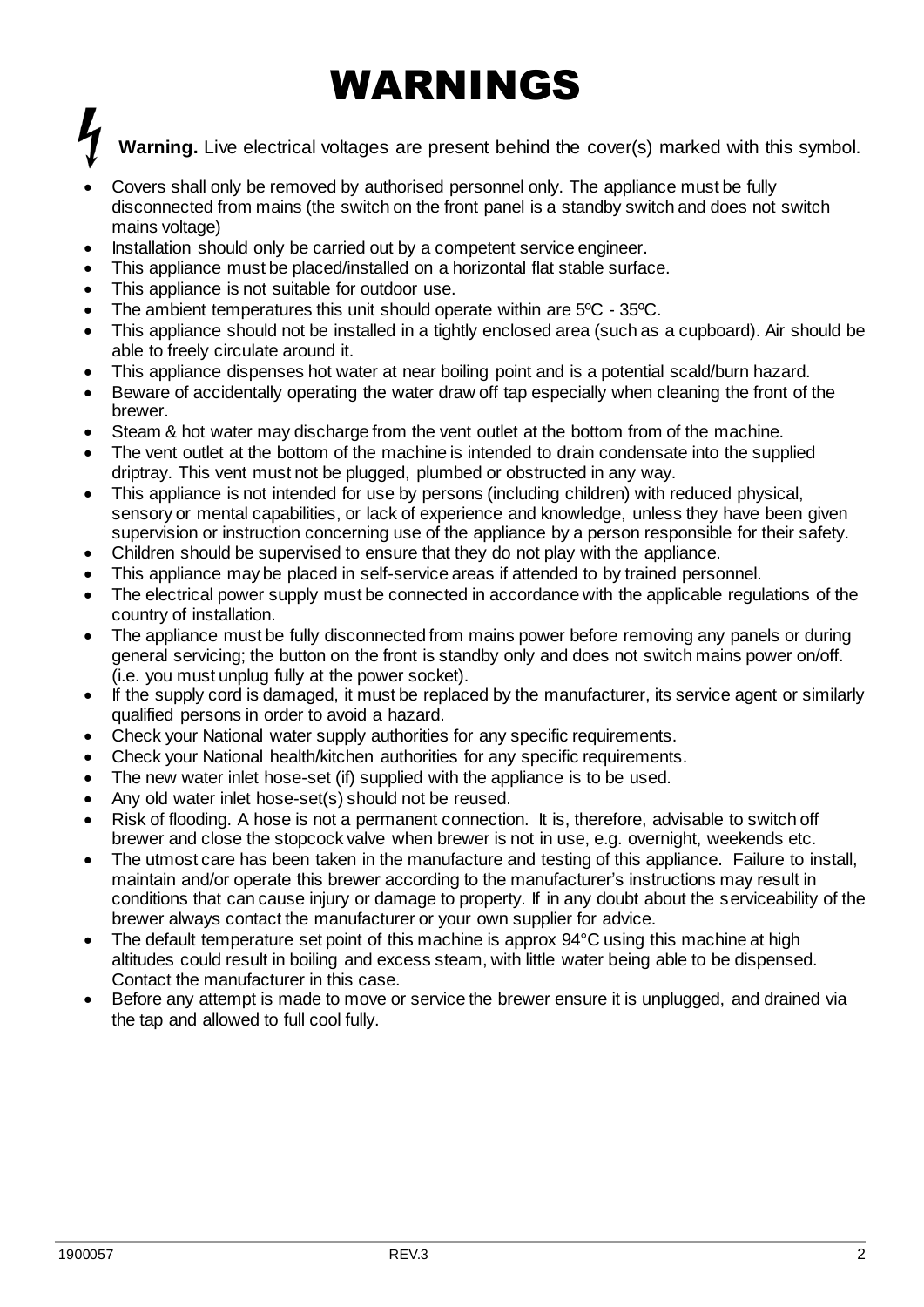### INSTALLATION

#### **PLUMBING**

Water pressure: 5 - 50 psi (min.-max.)35 - 345 kPa (min.-max.)

- 1. Fit a stop valve on a cold water line and attach a  $\frac{3}{4}$ " BSP male fitting
- 2. Connect the straight tail-piece of the flexible hose to the stop valve fitting. Make sure that pre-attached sealing washer is secure.
- 3. Connect the right angled tail-piece of the hose to the inlet valve of the brewer (in the base of the machine); again making sure that the pre-attached sealing washer is secure.
- 4. Turn on water supply and check that the fittings have sealed.
- 5. A hose is not a permanent connection so it is advisable to close the stop valve when not in use for long periods (e.g. weekends/holidays)

For model 1000384 Push Button Rear Delivery, there is an optional drain hose to allow urn to be emptied into a drain or container by turning the key on the side panel. However the bunged hose must be replaced with a suitable hose to facilitate this.

For model 1000385, the Coffee and Hot Water output is controlled via Front Push Buttons. These operate in a "Push and Hold" mode. To drain the coffee urn a key switch is located at the front on the unit. When operated this key switch will open the Coffee output valve and allow the coffee urn to drain. A suitable container should be used.

#### **ELECTRICAL**

When installing the product, always observe the local regulations and standards.

Products without an electrical plug are to be connected by an authorised professional installer.

N.B. THESE APPLIANCES MUST BE EARTHED!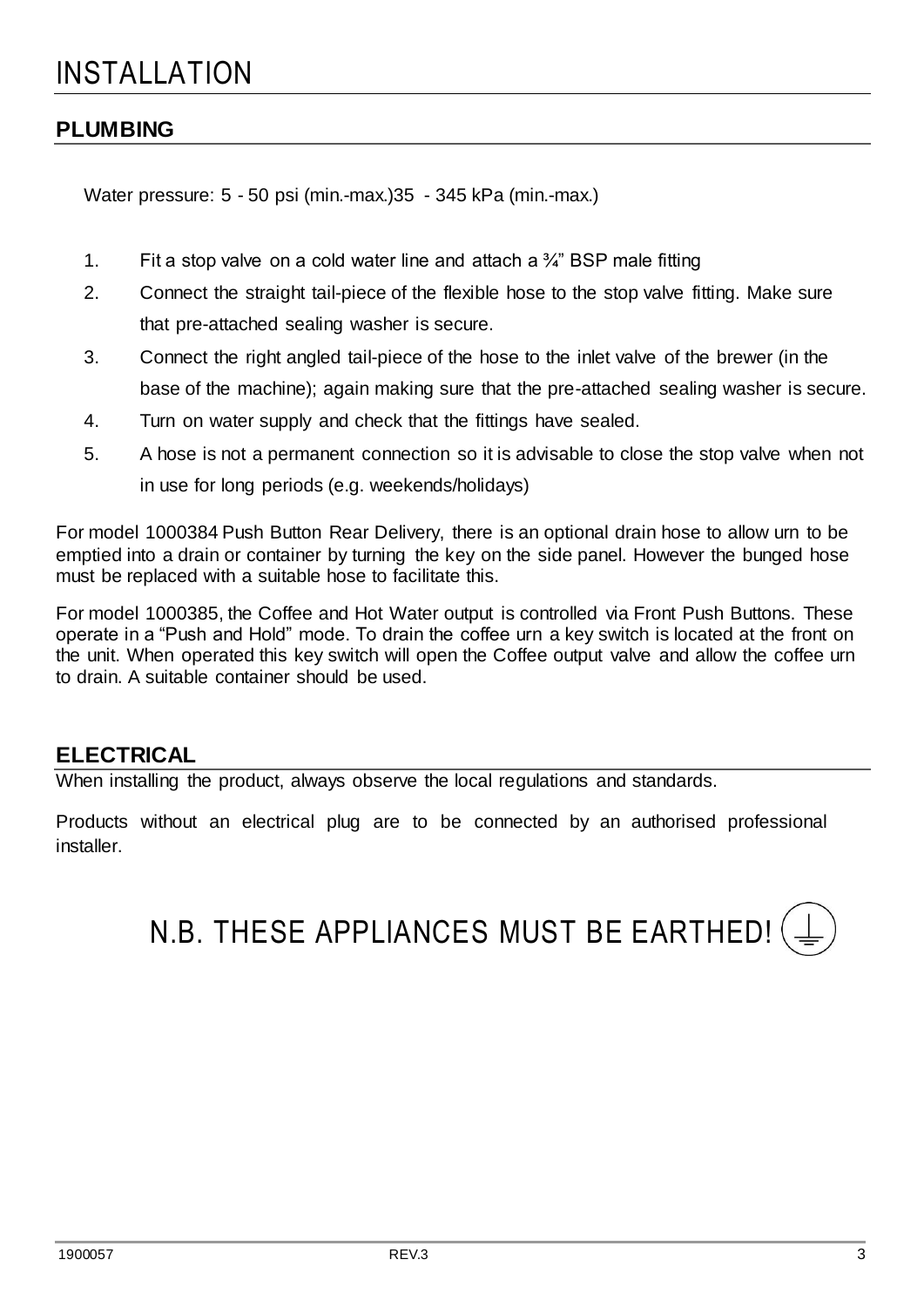- 1. Check that all installation procedures have been carried out.
- 2. Switch on the power to the unit by pressing the Power Button (See below); all the LEDs on the control panel will flash momentarily.
- 3. The machine will automatically take in water. The 'Power On' LED will begin to flash until water has passed safely above the elements  $($   $\sim$  3 minutes).
- 4. Heating will begin, and the 'Power On' LED will stop flashing and glow.
- 5. When the water has reached the high level and is up to temperature, the green 'Ready to Brew' light illuminates. The appliance is now ready for brewing and water can be drawn off from the hot water tap.



#### **QUICK OPERATION INSTRUCTIONS**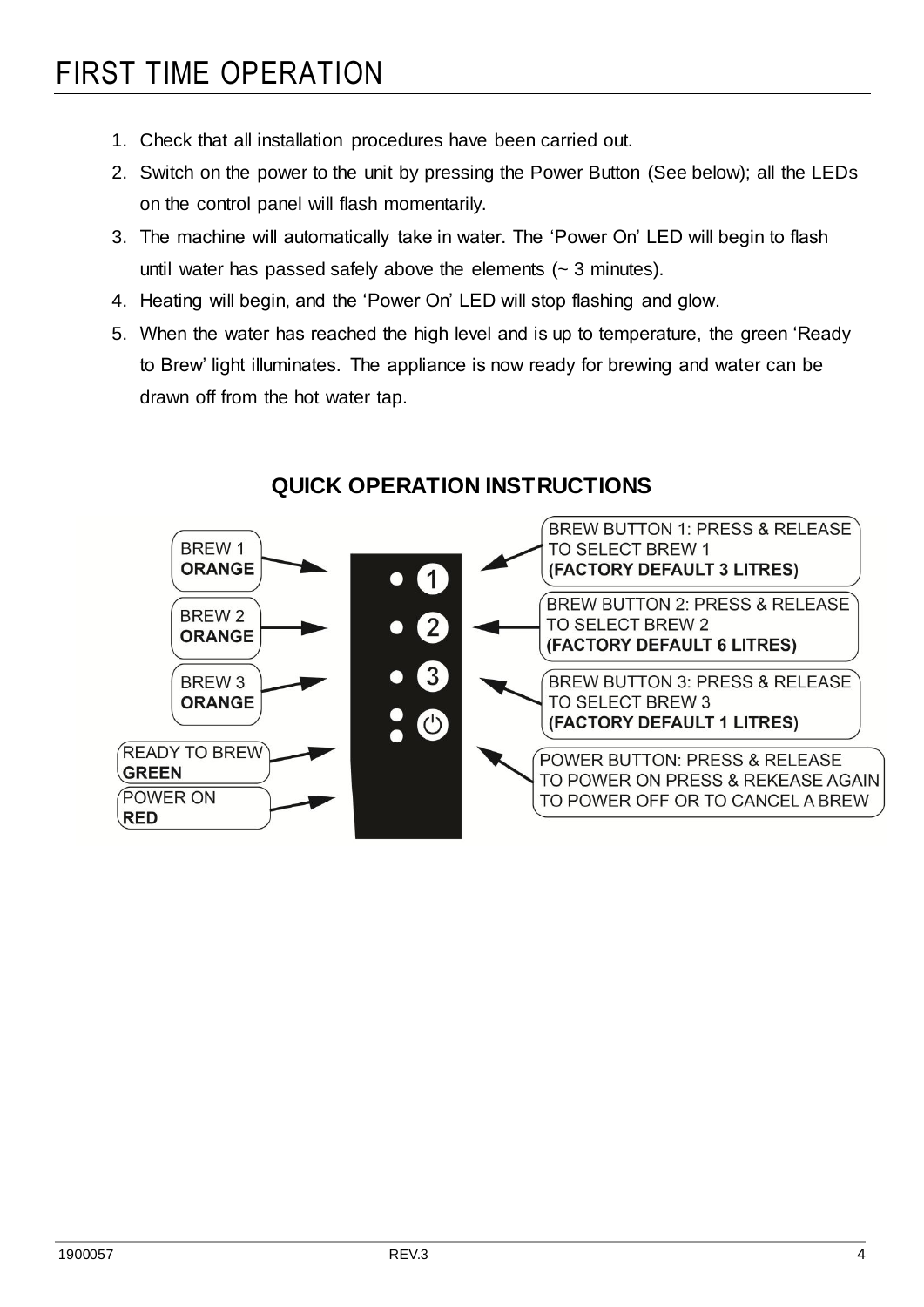#### **HOT WATER OPERATION**

Approx. 5.7L of water is available as an immediate draw-off; after this no water is available until the machines heat fill cycle has recovered. This is to ensure that any water drawn off is at the correct temperature.

#### **BREWING OPERATION**

- 1. A brew can be selected any time the green 'Ready to brew' light is illuminated.
- 2. Slide out the coffee filter bowl and place a single sheet of filter paper in the bowl.
- 3. Put the desired amount of ground coffee into the filter paper. Your coffee supply company may have pack sizes to suit the brews of your Qwikbrew 2.

Depending on the coffee grind and roast, and on water quality, you may have to adjust these quantities to obtain the optimum flavour.

- 4. Level off the surface of coffee by gently shaking the filter bowl.
- 5. Slide the coffee filter bowl into the guide rails in the brew head and push fully home.
- 6. Select the correct brew on the control panel by pressing the required Brew Button.

#### **N.B. If you make a mistake press the Power Button to turn the machine off. Wait 3 seconds and turn back on again. Select the correct brew.**

- 7. A 3L brew should take around 4-5min. A 6L brew should take around 8-10min.
- 8. As soon as possible after brewing remove the filter paper with the spent grinds.

#### **Note: allow time for all the coffee to drain from the filter bowl before removing**.

#### **SETTING BREW WATER VOLUMES**

When in volume calibration mode you are selecting the overall water flow time for each brew. The sprayhead outputs approx 700mL/minute which is 11.66mL/second. You can select 1, 2 or all 3 brew volumes in the one calibration session, they can be selected in any order, e.g. brew 2 could be the lowest or highest volume depending on when you press the brew 2 button. So if you want a volume of 3.5L in brew 2 you would press 2 after 5min(=300sec), (11.66mL/sx300s=3.5L), see table guide.

#### **To Calibrate Volume**

- 1. Turn the brewer on by pressing the power button.
- 2. Press and hold any of the brew buttons for 5+ seconds, your timer should be started the moment you press the button down. (any brew button can be pressed to enter calibration mode, e.g. you could press & hold brew 1 if only calibrating brew 3)
- 3. The power on red LED will blink to show you are in volume calibration mode, no water will flow at this time.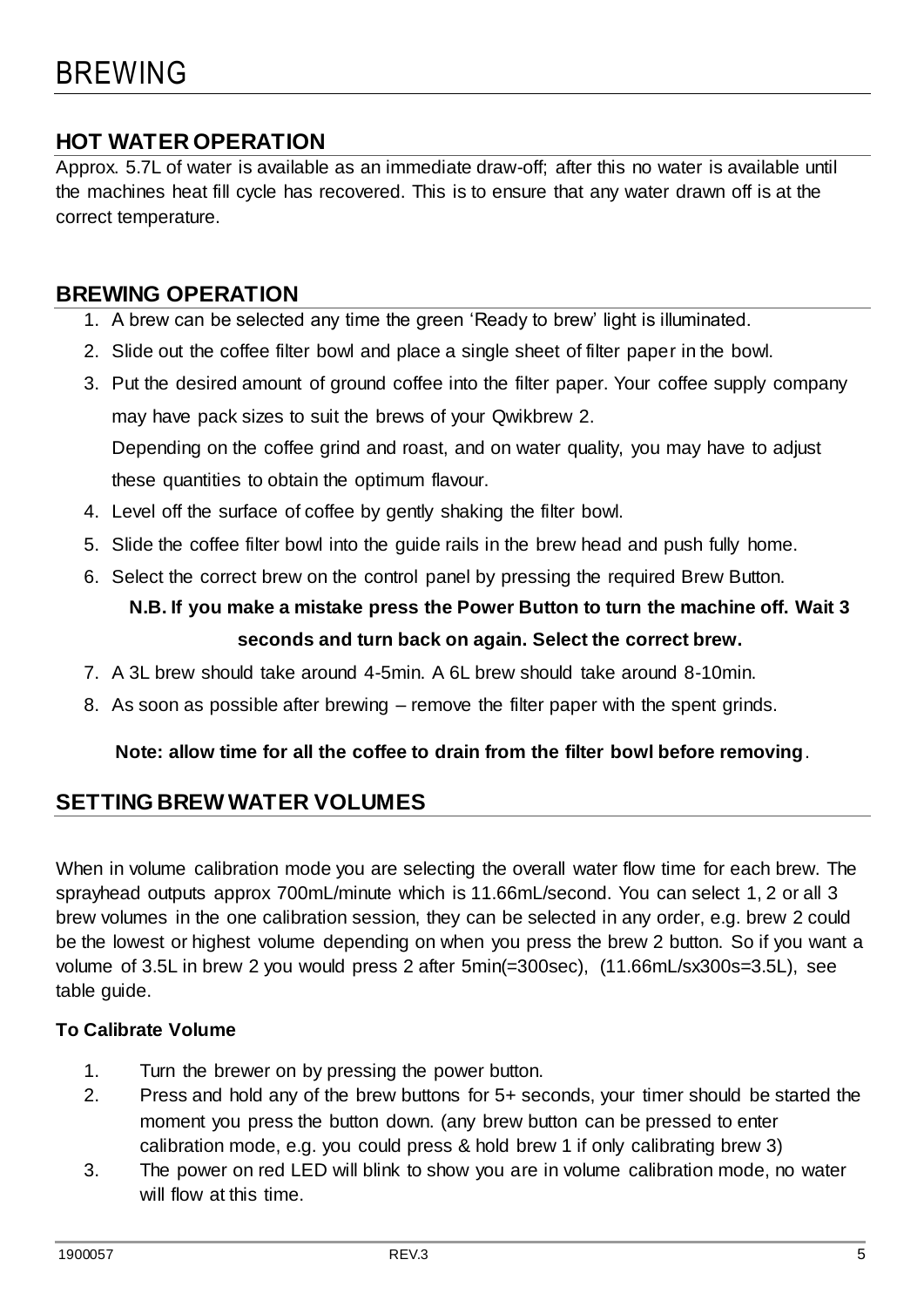- 4. When the desired time has passed press the corresponding brew button to select this volume for that brew.
- 5. When all required brews are selected turn the brewer off using the power button to save your settings.

| Brew Water Volume* | <b>Calibration Time Estimate</b> |
|--------------------|----------------------------------|
| 1L                 | 1min 25 sec (85sec)              |
| 1.5L               | 2min 8sec (128sec)               |
| 2.0 <sub>L</sub>   | 2min 51sec (171sec)              |
| 2.5L               | 3min 15sec (214sec)              |
| 3.0 <sub>L</sub>   | 4min 17sec (257sec)              |
| 3.5L               | 5min (300sec)                    |
| 4.0 <sub>L</sub>   | 5min 43sec (343sec)              |
| 4.5L               | 6min 26sec (386sec)              |
| 5.0 <sub>L</sub>   | 7min 8sec (428sec)               |
| 5.5L               | 7min 51sec (471sec)              |
| 6.0L               | 8min 34sec (514sec)              |

(To disable a brew button select a water flow time of less than 10seconds.)

**NOTE**- \* A certain volume of Brew water will be retained in the coffee grinds and so the Coffee volume will be less than the Brew Water volume. This will depend on the Coffee grind and weight. Trails will be required to determine this volume. On average 1gram of coffee absorbs 2ml of water.

#### **Verification of Volume Settings**

Select a brew and measure the actual water output, if it is too low or too high a volume you can recalibrate and extend or reduce your water flow time. e.g. if you set brew 1 to have a water flow time of 8min 34sec you would expect to get 6L (as the flow rate is approx 700mL/min), if you got 6.1L then you will want to reduce it by 100mL.

Assuming the flow rate of 11.66mL/s, to achieve a 100mL reduction, use the following equation to determine the time difference required:

 $100mL/11.66mL/s = 8.6s$  (round up to 9sec)

So you would enter volume calibration mode and select a new flow time of:

8min 34sec – 9 sec = 8min 23sec

If you need to recalibrate any brew button follow the calibration instruction for that button. Once you have recalibrated the required brew button press the power button to save this new setting. It is not necessary to recalibrate the other brew buttons. Pressing the power button in calibration mode will only save the settings which have been changed. All previously saved settings will remain.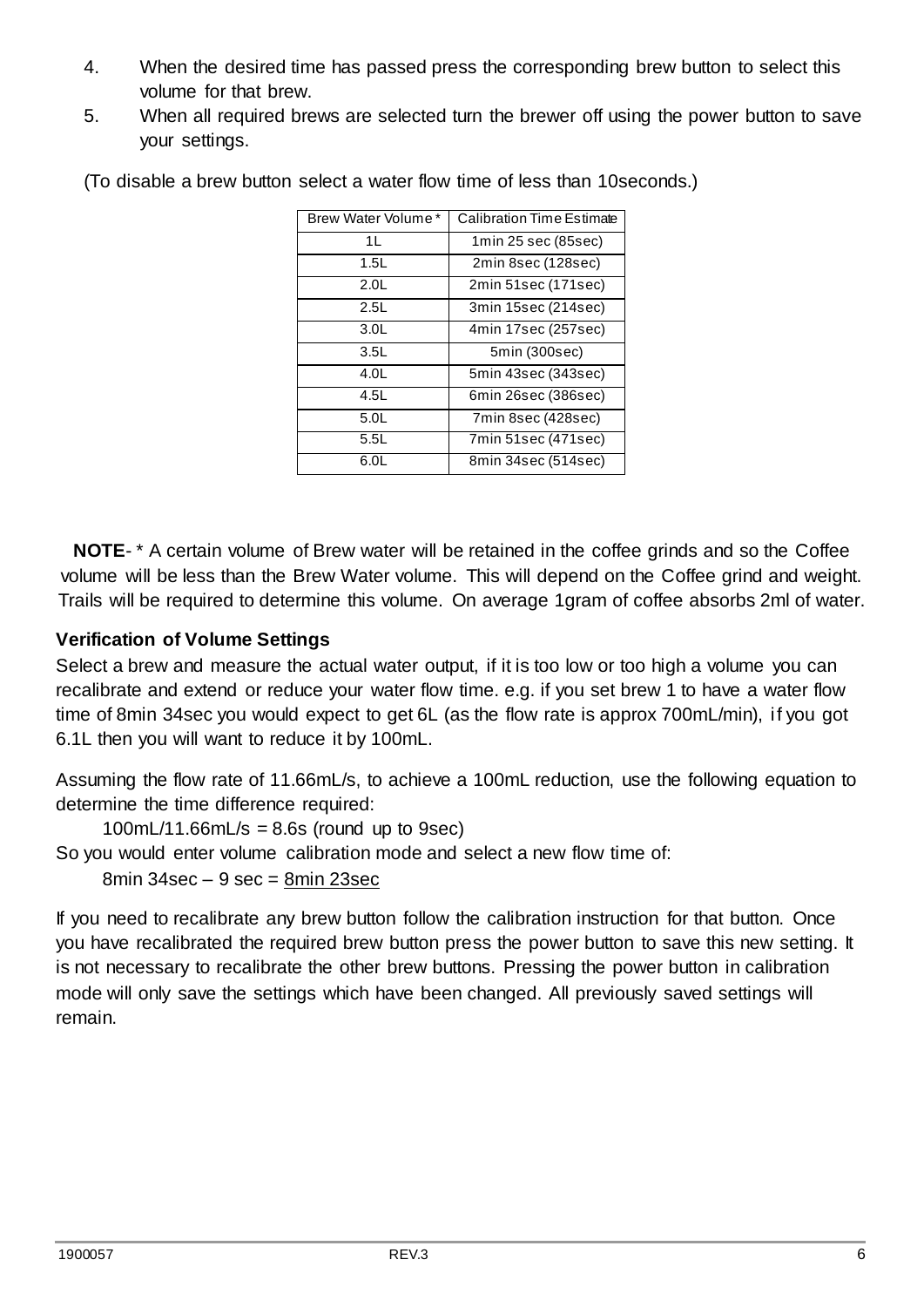## CLEANING

Like any cooking utensils the coffee urn of your Qwikbrew 2 must be cleaned properly and regularly.

Marco recommends cleaning after each days brewing using a suitable urn-cleansing compound. Marco's own brand cleaner is available (Part Number 8000235), instructions are given on each tub. Your Qwikbrew 2 is supplied with one large urn cleaning brush and one small sight-glass cleaning brush – to assist thorough cleaning.

The exterior of the machines may be cleaned with a damp cloth and a light detergent. Do not use abrasive cloths or creams, as this will spoil the finish of the machine. Do not use a water jet or spray. Beware of accidentally operating the draw off tap when cleaning the front of the machine.

#### **For machines with Push Button Delivery**







**Keyswitch position OFF** Solenoids disabled and backlights LEDs off

| <b>Keyswitch position EMPTY</b><br>Coffee dispense solenoid open |  |
|------------------------------------------------------------------|--|
| and backlight LEDs off                                           |  |

| <b>Keyswitch position ON</b> |  |
|------------------------------|--|
| Dispense solenoids enabled   |  |
| and backlight LEDs ON        |  |

For model 1000384 Push Button Rear Delivery.

This model comes with an optional drain hose to allow the user to empty the Urn into a drain or container by turning the key on the front panel.

However some residue can be left in the tap and dispense valve and this residue should be also drained off prior to performing a new brew.

The key should be removed after use and stored in a safe place to remove the possibility of accidental emptying of Urns.